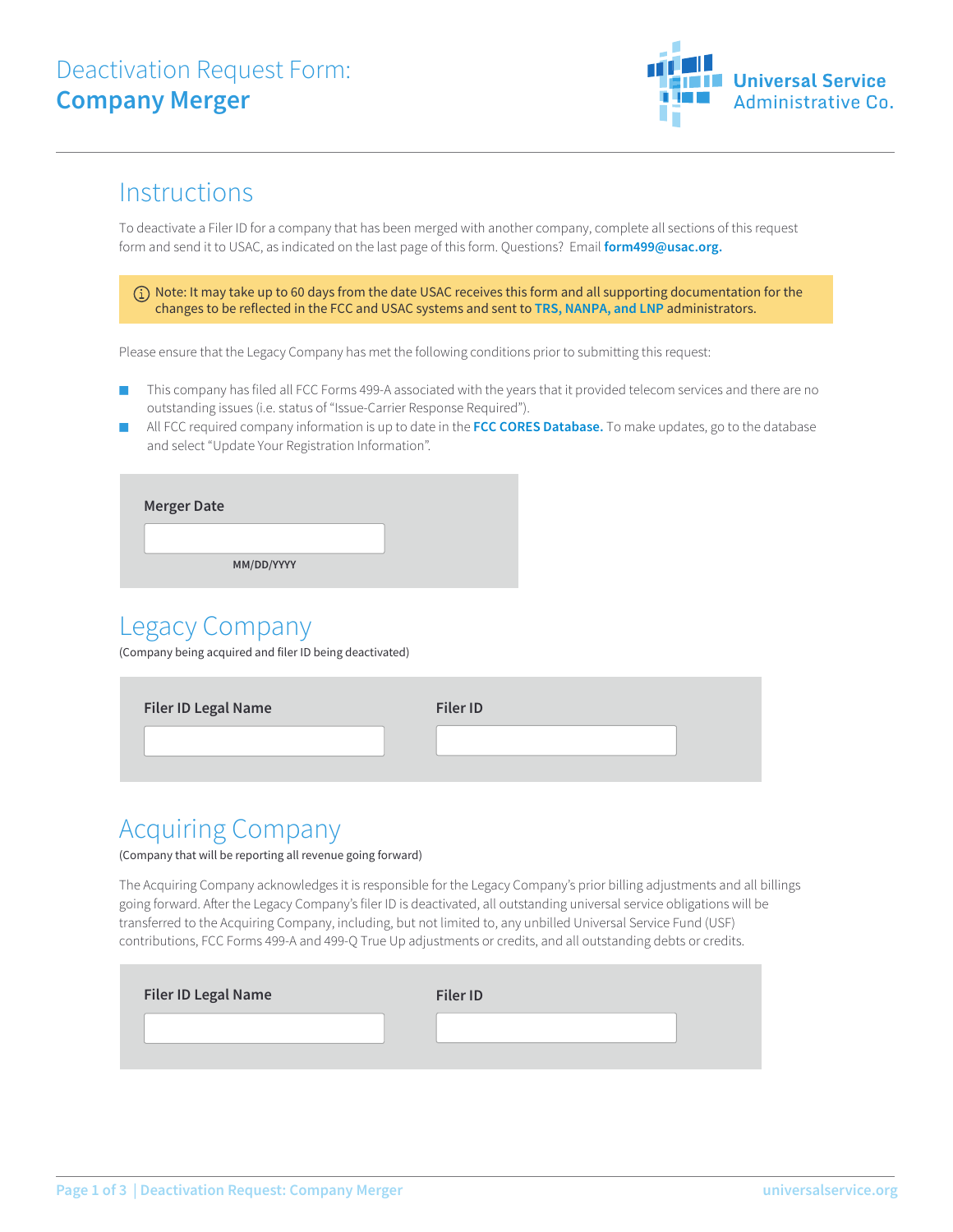# Revenue Reporting, USAC Invoicing & Balance Transfers

#### FCC Form 499-Q Filing Information | FCC Form 499-A Filing Information

Please indicate which FCC Form 499-Q will be the first filing where the Acquiring Company will include revenues from the Legacy Company:

#### **First FCC Form 499-Q as Merged Company**

| Month    | Year |
|----------|------|
| February |      |
| May      |      |
| August   |      |
| November |      |

Which annual FCC Form 499-A will be the first filed for the combined companies?

**Please note the annual FCC Form 499-A, not reporting calendar year (e.g., "2018" would refer to the 2018 FCC Form 499-A filing, which reconciles calendar year 2017 funds).**

**FILL IN THE YEAR - YYYY**

### Signature

I have examined this request form and, to the best of my knowledge, information, and belief, all statements in this form are true.

| <b>Acquiring Company Name:</b>                                                                                                        |                    |  |  |
|---------------------------------------------------------------------------------------------------------------------------------------|--------------------|--|--|
| I have examined this request form and, to the best of my knowledge, information, and<br>belief, all statements in this form are true. |                    |  |  |
| <b>Company Name</b>                                                                                                                   |                    |  |  |
|                                                                                                                                       |                    |  |  |
| <b>Company Officer Name</b>                                                                                                           | <b>Title</b>       |  |  |
|                                                                                                                                       |                    |  |  |
| <b>Company Officer Email</b>                                                                                                          | Phone              |  |  |
|                                                                                                                                       |                    |  |  |
|                                                                                                                                       | $(000)$ 000 - 0000 |  |  |